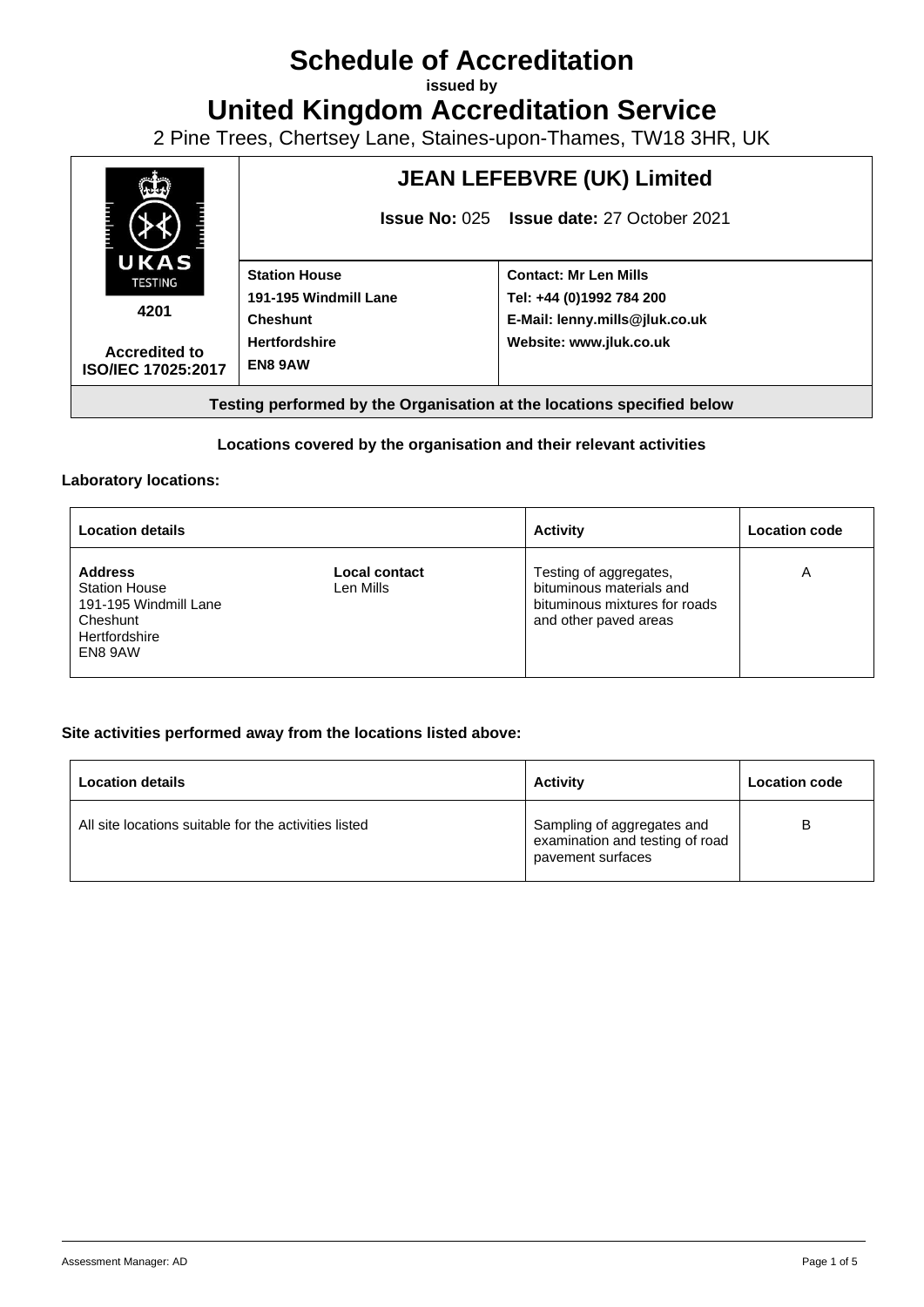| UKAS<br><b>TESTING</b>                             | <b>Schedule of Accreditation</b><br>issued by<br><b>United Kingdom Accreditation Service</b><br>2 Pine Trees, Chertsey Lane, Staines-upon-Thames, TW18 3HR, UK |
|----------------------------------------------------|----------------------------------------------------------------------------------------------------------------------------------------------------------------|
|                                                    | <b>JEAN LEFEBVRE (UK) Limited</b>                                                                                                                              |
| 4201<br><b>Accredited to</b><br>ISO/IEC 17025:2017 | <b>Issue No: 025 Issue date: 27 October 2021</b>                                                                                                               |
|                                                    | Testing performed by the Organisation at the locations specified                                                                                               |

| Materials/Products tested                               | Type of test/Properties<br>measured/Range of<br>measurement                                                                       | Standard specifications/<br>Equipment/Techniques used | Location<br>Code |
|---------------------------------------------------------|-----------------------------------------------------------------------------------------------------------------------------------|-------------------------------------------------------|------------------|
| <b>AGGREGATES</b>                                       | Sampling from stockpiles                                                                                                          | BS EN 932-1:1996                                      | В                |
|                                                         | Sample reduction using a riffle<br>box                                                                                            | BS EN 932-2:1999                                      | A, B             |
|                                                         | Sample reduction by<br>quartering                                                                                                 | BS EN 932-2:1999                                      | A, B             |
|                                                         | Particle size distribution<br>- sieving method                                                                                    | BS EN 933-1:2012                                      | A                |
|                                                         | Flakiness index                                                                                                                   | BS EN 933-3:2012                                      | A                |
|                                                         | Water content                                                                                                                     | BS EN 1097-5:2008                                     | A                |
|                                                         | Particle density and water<br>absorption<br>- pyknometer method for<br>aggregate particles between 4<br>mm and 31,5 mm            | BS EN 1097-6:2013                                     | A                |
|                                                         | Particle density and water<br>absorption<br>- pyknometer method for<br>aggregate particles between<br>0,063 mm and 4 mm           | BS EN 1097-6:2013                                     | Α                |
| <b>BITUMINOUS MATERIALS</b>                             | Needle penetration - 25 °C                                                                                                        | BS EN 1426:2015                                       | A                |
|                                                         | Softening point<br>- ring and ball method                                                                                         | BS EN 1427:2015                                       | A                |
| <b>BITUMINOUS MIXTURES</b><br>for roads and other paved | Maximum density - procedure<br>A and procedure C                                                                                  | BS EN 12697-5:2018                                    | A                |
| areas                                                   | Determination of bulk density<br>of bituminous specimens<br>- Dry<br>- Saturated Surface Dry<br>- Sealed specimen<br>- Dimensions | BS EN 12697-6:2020                                    | A                |

## DETAIL OF ACCREDITATION

┑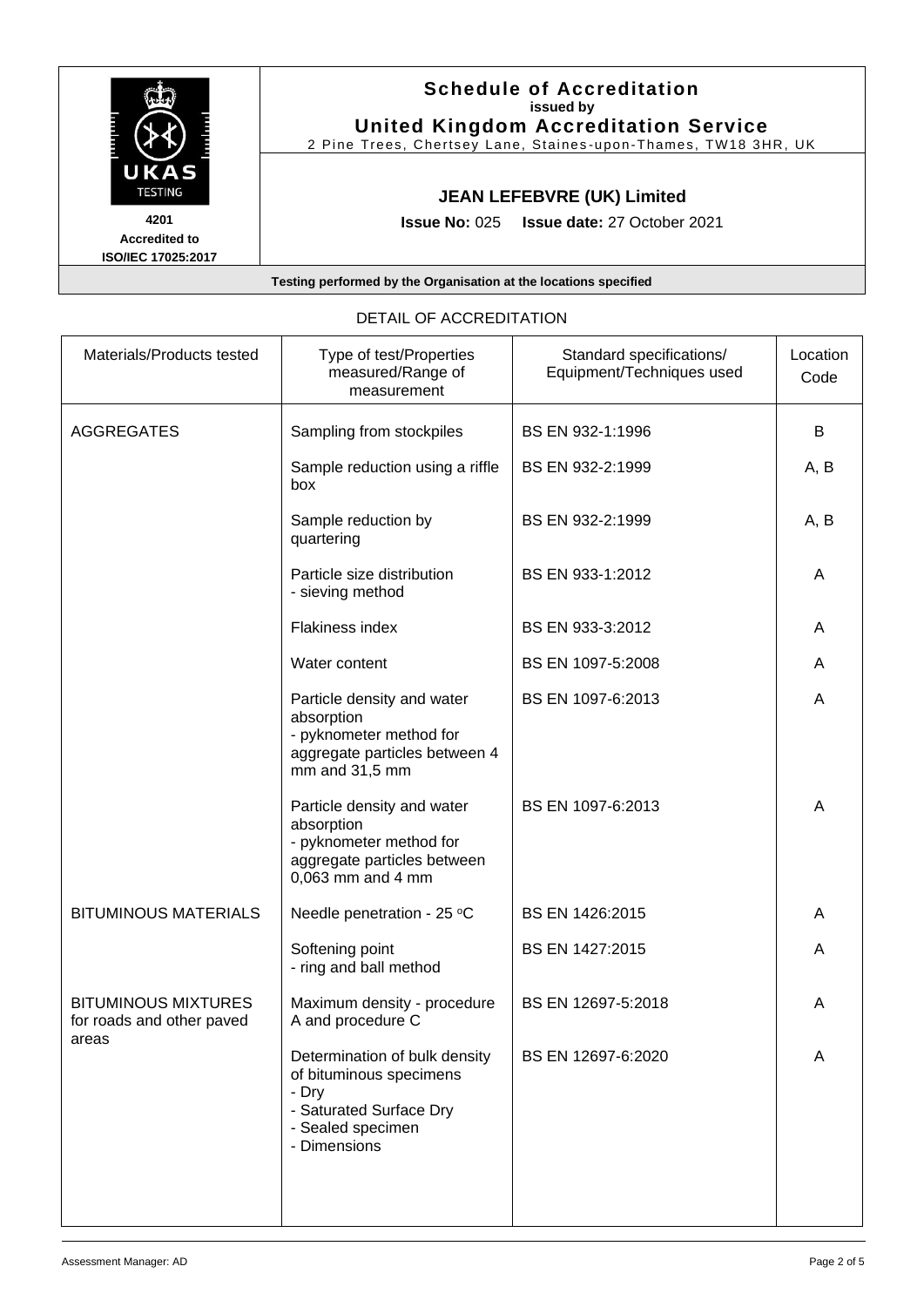|                                                                  | <b>Schedule of Accreditation</b><br>issued by                                                                 |  |
|------------------------------------------------------------------|---------------------------------------------------------------------------------------------------------------|--|
|                                                                  | <b>United Kingdom Accreditation Service</b><br>2 Pine Trees, Chertsey Lane, Staines-upon-Thames, TW18 3HR, UK |  |
| UKAS<br><b>TESTING</b>                                           | <b>JEAN LEFEBVRE (UK) Limited</b>                                                                             |  |
| 4201<br><b>Accredited to</b><br>ISO/IEC 17025:2017               | <b>Issue No: 025 Issue date: 27 October 2021</b>                                                              |  |
| Testing performed by the Organisation at the locations specified |                                                                                                               |  |

| Materials/Products tested                                                 | Type of test/Properties<br>measured/Range of<br>measurement                                               | Standard specifications/<br>Equipment/Techniques used | Location<br>Code |
|---------------------------------------------------------------------------|-----------------------------------------------------------------------------------------------------------|-------------------------------------------------------|------------------|
| <b>BITUMINOUS MIXTURES</b><br>for roads and other paved<br>areas (cont'd) | Air voids content                                                                                         | BS EN 12697-8:2018                                    | A                |
|                                                                           | Water sensitivity<br>- Method A<br>- Method B                                                             | BS EN 12697-12:2018                                   | A                |
|                                                                           | Wheel tracking using a large<br>size device                                                               | BS EN 12697-22:2020                                   | A                |
|                                                                           | Wheel tracking using a small<br>size device:<br>Procedure A<br>Procedure B in air<br>Procedure B in water | BS EN 12697-22:2020                                   | A                |
|                                                                           | Determination of indirect<br>tensile strength of bituminous<br>specimens                                  | EN 12697-23:2017                                      | A                |
|                                                                           | Cyclic compression test                                                                                   | BS EN 12697-25:2016<br><b>Test Method A</b>           | A                |
|                                                                           | Stiffness - test applying<br>indirect tension to<br>cylindrical specimens (IT-CY)                         | BS EN 12697-26:2004<br>Annex C                        | A                |
|                                                                           | Specimen preparation by<br>impact compactor with<br>wooden pedestal                                       | BS EN 12697-30:2019                                   | A                |
|                                                                           | Determination of the<br>dimensions of a bituminous<br>sample                                              | BS EN 12697-29:2020                                   | A                |
|                                                                           | Specimen preparation by<br>gyratory compactor                                                             | BS EN 12697-31:2019                                   | A                |
|                                                                           | Specimen preparation by roller<br>compactor used a smooth<br>steel roller                                 | BS EN 12697-33:2019                                   | Α                |
|                                                                           |                                                                                                           |                                                       |                  |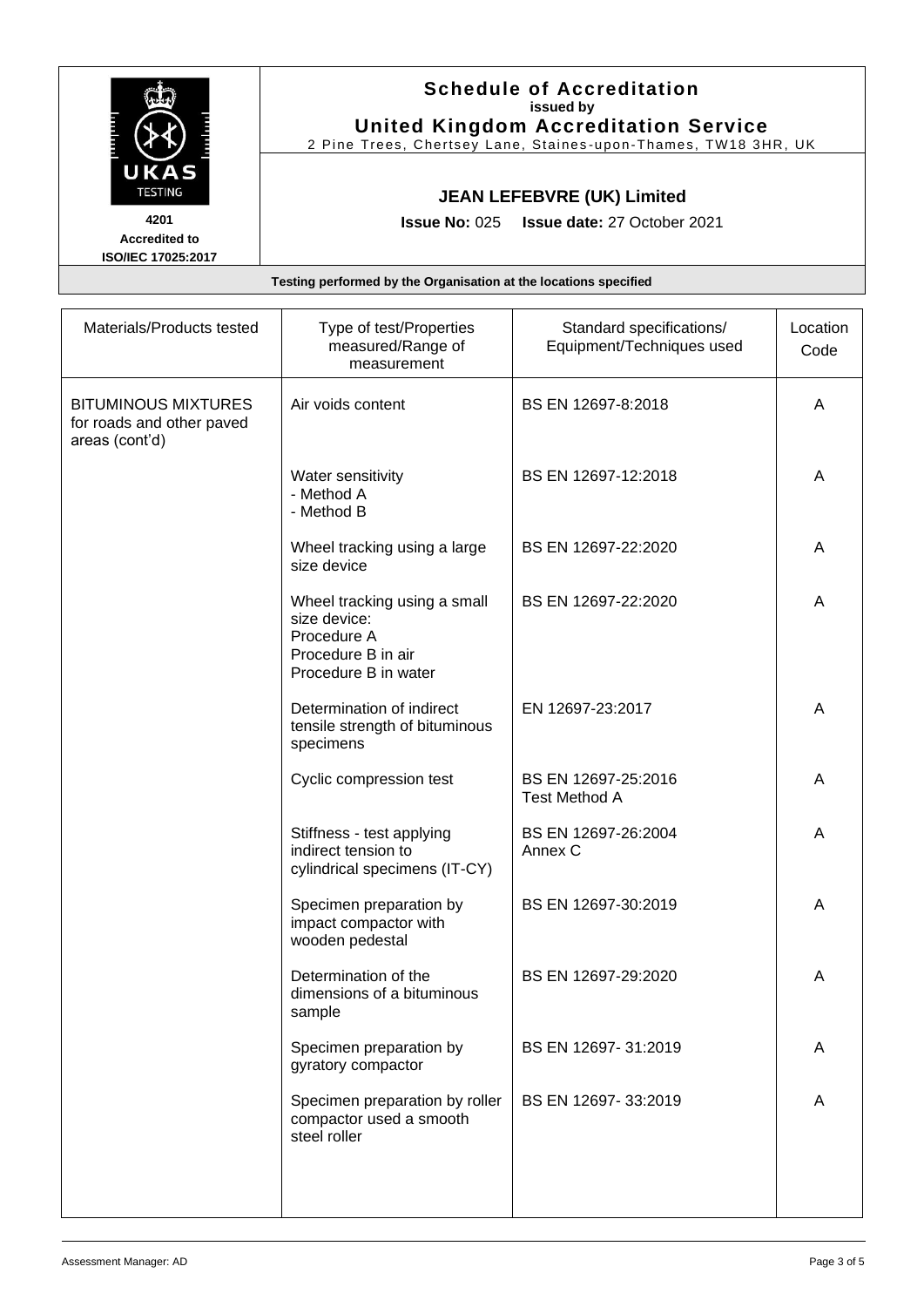|                                                                                     |                                                                                       | <b>Schedule of Accreditation</b><br>issued by<br><b>United Kingdom Accreditation Service</b><br>2 Pine Trees, Chertsey Lane, Staines-upon-Thames, TW18 3HR, UK |                  |  |
|-------------------------------------------------------------------------------------|---------------------------------------------------------------------------------------|----------------------------------------------------------------------------------------------------------------------------------------------------------------|------------------|--|
| UKAS<br><b>TESTING</b><br>4201<br><b>Accredited to</b><br><b>ISO/IEC 17025:2017</b> | <b>JEAN LEFEBVRE (UK) Limited</b><br><b>Issue No: 025 Issue date: 27 October 2021</b> |                                                                                                                                                                |                  |  |
| Testing performed by the Organisation at the locations specified                    |                                                                                       |                                                                                                                                                                |                  |  |
| Materials/Products tested                                                           | Type of test/Properties<br>measured/Range of                                          | Standard specifications/<br>Equipment/Techniques used                                                                                                          | Location<br>Code |  |

|                                                                           | measured/Range of<br>measurement                                                | Equipment/Techniques used                                                                                                    | Code         |
|---------------------------------------------------------------------------|---------------------------------------------------------------------------------|------------------------------------------------------------------------------------------------------------------------------|--------------|
| <b>BITUMINOUS MIXTURES</b><br>for roads and other paved<br>areas (cont'd) | Laboratory mixing                                                               | BS EN 12697-35:2016                                                                                                          | A            |
|                                                                           | In-situ drainability                                                            | BS EN 12697-40:2020                                                                                                          | $\mathsf{C}$ |
|                                                                           | Sensitivity to water                                                            | Guidelines document for the<br>assessment and certification of thin<br>surfacing systems for highways -<br>Appendix A.2:2011 | A            |
|                                                                           | <b>Modified Leutner Test</b>                                                    | Specification for Highway Works<br>Vol. 1 Series 900 Clause 954.<br>In-house Technical Procedure.                            | A            |
| <b>BITUMINOUS ROAD</b><br><b>SURFACING</b>                                | Visual Examination of<br><b>Pavement Cores (Dimensions</b><br>and Core Logging) | In-house<br><b>Technical Procedure</b><br>TP7: Issue 1: March 2016                                                           | A            |
| <b>ROAD PAVEMENT</b><br><b>SURFACES</b>                                   | Macrotexture depth using a<br>volumetric patch technique                        | BS EN 13036-1:2010                                                                                                           | B            |
|                                                                           | Slurry surfacing - visual<br>assessment of defects                              | BS EN 12274-8:2005                                                                                                           | B            |
|                                                                           | Surface dressing - visual<br>assessment of defects                              | BS EN 12272-2:2003                                                                                                           | B            |
|                                                                           | Surface friction of pavements<br>(Griptester)                                   | BS 7941-2:2000                                                                                                               | B            |
|                                                                           | Skid resistance measurement<br>using a micro-Griptester                         | In-house<br><b>Technical Procedure</b><br>TP6: Issue 2: May 2016                                                             | B            |
| SOILS for civil engineering<br>purposes                                   | Moisture content – oven drying   BS 1377-2:1990<br>method                       |                                                                                                                              | Α            |
|                                                                           | Liquid limit - Cone<br>penetrometer - definitive<br>method                      | BS 1377-2:1990                                                                                                               | A            |
|                                                                           | Liquid limit - Cone<br>penetrometer - one point                                 | BS 1377-2:1990                                                                                                               | A            |
|                                                                           |                                                                                 |                                                                                                                              |              |